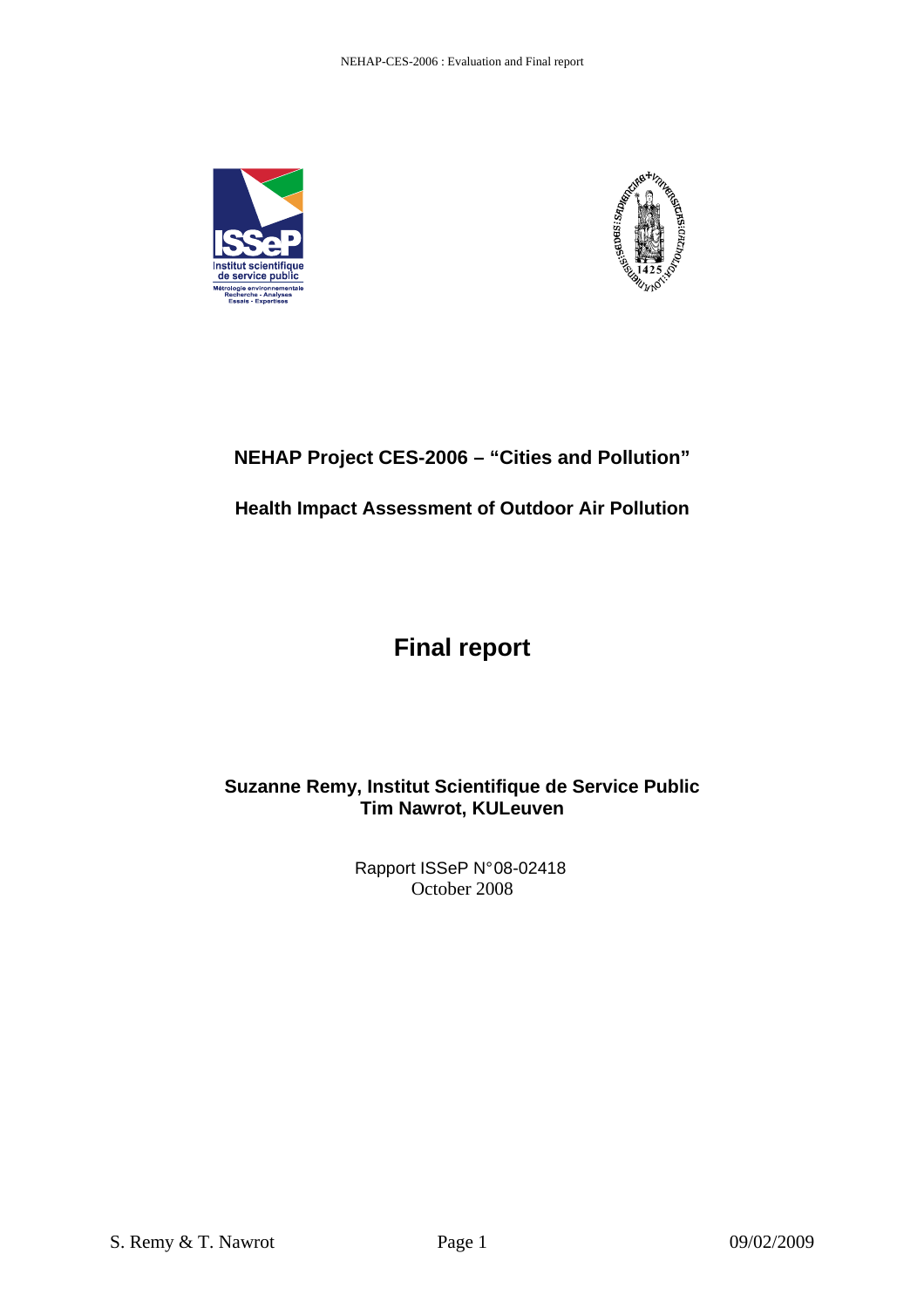|                                                                                                             | Introduction |                                                                                                  | 3              |
|-------------------------------------------------------------------------------------------------------------|--------------|--------------------------------------------------------------------------------------------------|----------------|
| $\mathbf{1}$                                                                                                |              | Test and validation of the APHEIS methodology at the level of three Belgian cities : Brussels,   |                |
|                                                                                                             |              | Liège and Antwerpen                                                                              | 3              |
|                                                                                                             | 1.1          | Feasibility study                                                                                | 3              |
|                                                                                                             | 1.2          | Health impact assessment of air pollution in Brussels, Antwerp and Liège                         | $\overline{4}$ |
| Infant mortality in Europe is quite low and consequently, the expected attributable number of               |              |                                                                                                  |                |
|                                                                                                             |              | deaths related to air pollution is also very low. All other things being equal, the reduction of |                |
| the annual average levels of PM10 to 20 $\mu$ g/m <sup>3</sup> would prevent, for the three areas 2,47 post |              |                                                                                                  |                |
|                                                                                                             |              | neonatal deaths (about 10 postneonatal deaths per 100 000 neonates).                             | 5              |
| $\overline{2}$                                                                                              |              | Communication of the results to the decision makers and evaluation of the project                | 5              |
|                                                                                                             | 2.1          | Communication of the results                                                                     | 5              |
| 3                                                                                                           |              | Evaluation of the project "Cities and pollutions"                                                | 6              |
| $\overline{4}$                                                                                              |              | Conclusion                                                                                       | 6              |
| 5                                                                                                           |              | Recommendations for nest steps                                                                   | $\tau$         |
|                                                                                                             | Appendix:    |                                                                                                  |                |
|                                                                                                             |              | Final report Phase 1                                                                             |                |
|                                                                                                             |              | Local city report Brussels                                                                       |                |
|                                                                                                             |              | Local city report Antwerp                                                                        |                |
|                                                                                                             |              | Local city report Liège                                                                          |                |
|                                                                                                             |              | Final report Phase 2                                                                             |                |
|                                                                                                             | <b>FAO</b>   |                                                                                                  |                |
|                                                                                                             |              | Power-point presentation $+$ text                                                                |                |
|                                                                                                             |              | Presentation for citizen (A4 poster)                                                             |                |

Letters, questionnaire, PV of steering committee, program and power point presentations of information session,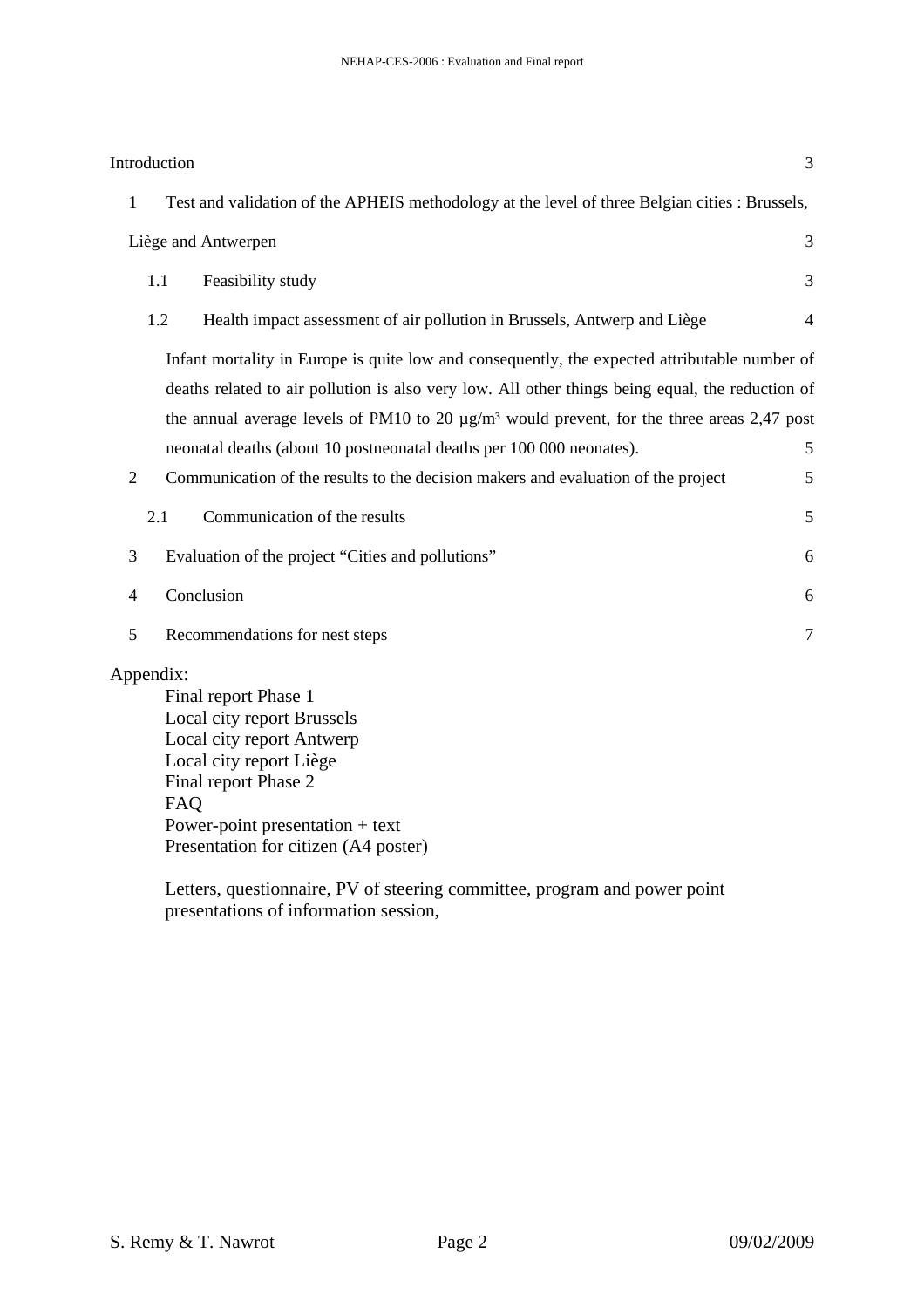#### **Introduction**

The calculation of air pollution impact on health outcomes such as the number of deaths or number of hospital admissions for specific causes enables to assess both the impact of current pollution and the expected benefits of different policy scenarios for reducing air pollution. The findings issued of the health impact assessment (HIA) are providing appreciable tools useful as well at local and regional levels to support cities and regions policy makers, as at European authorities level by giving a global AP overview to define air quality limit values.

To measure the health impact of air pollution, the European Union has been financing since 1999 APHEIS (Air Pollution and Health: An European Information System) a program for modelling and predicting sanitary impacts related to air quality (APHEIS, 2004). In 2005, the APHEIS program was used to assess the sanitary impact of atmospheric pollution in about 30 urban centres, including accounting more than 46.000.000 inhabitants (ENHIS, 2005).

At the Belgian NEHAP level, the first phase of the project « Cities and pollution » related to this study has for purpose to test and validate the APHEIS methodology at the level of three Belgian cities (Brussels, Liège and Antwerp). Afterwards, these cities could become candidates to integrate the international network of cities and then, take part to the next steps of the APHEIS project.

The second phase of the project « Cities and pollution » aimed to communicate the results to the urban decision makers and to help them to communicate the results to their citizen.

The second phase also includes an evaluation of the project.

#### **1 Test and validation of the APHEIS methodology at the level of three Belgian cities : Brussels, Liège and Antwerpen**

In this first section we studied the feasibility and we validate the APHEIS methodology to assess the impact of air pollution in Belgian urban areas.

#### **1.1 Feasibility study**

The health surveillance system proposed by APHEIS implies the integration of health and air pollution data on a local urban scale.

The study areas for the three selected cities have been defined according to the "air quality zones" already defined by the European directive and in the regional regulations as areas and agglomerations for air quality assessment and management. Study area of Brussels includes the 19 municipalities<sup>1</sup> of the Region of Brussels Capital, Study area of liege includes 10 municipalities<sup>2</sup> and the study area of Antwerpen includes 7 municipalities<sup>3</sup>. The numbers of inhabitants are respectively 999.899, 428.234 and 567 728 for the areas of Brussels, Liège and Antwerpen. The age distribution of the three cities included in the impact assessment did not differ significantly. The population covered in this health impact assessment includes nearly 2 million inhabitants.

<u>.</u>

<sup>1</sup> Bruxelles ville, Schaerbeek, Etterbeek, Ixelles, Saint-Gilles, Anderlecht, Molenbeek-Saint-Jean, Koekelberg, Berchem-Sainte-Agathe, Ganshoren, Jette, Evere, Woluwe-Saint-Pierre, Auderghem, Watermael-Boitsfort, Uccle, Forest, Woluwe-Saint-Lambert, Saint-Josse-ten-Noode

<sup>&</sup>lt;sup>2</sup> Liège, Ans, Herstal, Saint-Nicolas, Seraing, Chaudfontaine, Beyne-Heusay, Fléron, Grâce-Hollogne, Flémalle

<sup>3</sup> Antwerpen, Edegem, Mortsel, Borsbeek, Wommelgem, Wijnegem, Schoten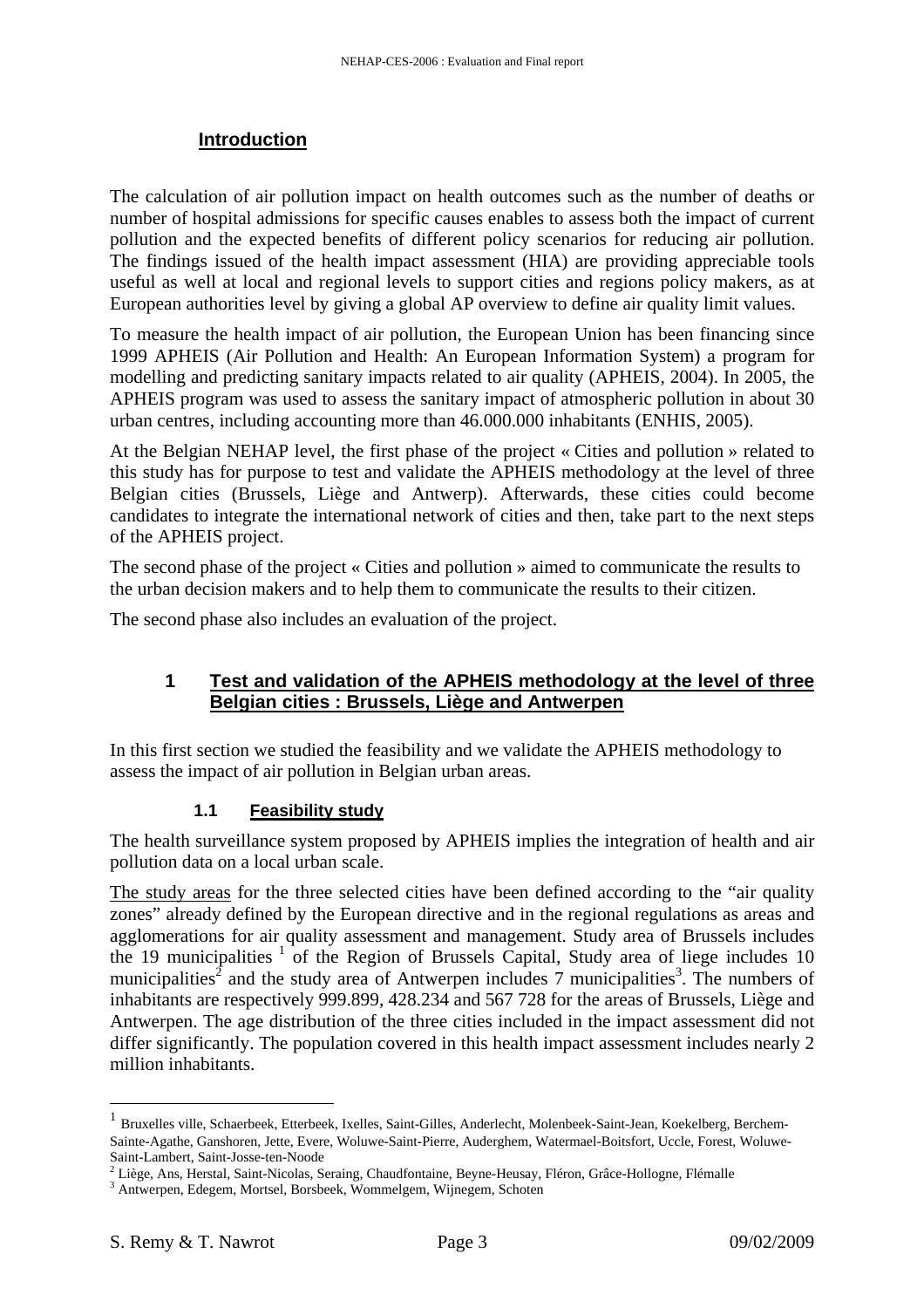Common last year available was 2006 for exposure data and 2004 for outcomes data. Consequently the common study period for HIA was chosen as 2004.

At APHEIS levels, air pollution indicators were selected on the basis of the epidemiological studies that provided the exposure-response functions.

Air pollution (AP) indicators : Only urban or suburban background stations should be selected. PM10 and ozone data are available in the three areas. However the number of the monitoring stations per  $km^2$  differs between the study areas. The number and the localisation of the monitoring station may influence the representativeness of the measures for exposition assessment. Air pollution (AP) data are public data. They are easy to obtain in the three areas. The Belgian Interregional Environment Agency (CELINE / IRCEL) has been very efficient.

HIA has been achieved using two types of air pollution indicators for exposition assessment:

- (1)"Measured" air pollution indicators (average concentrations calculated directly from validated measurement values);
- (2) population weighted interpolated AP indicators calculated by IRCELINE.

Mortality data are obtained from death certificates. Mortality data holders are located at regional level.

Hospital admissions data were extracted from the information systems health programs (Résumé clinique minimum, RCM) by the Federal Ministry of Public Health. They are total hospital admissions data including both emergency and scheduled hospital admissions and concerns public and private hospitals.

Both mortality and morbidity were obtained by written request. To get mortality for Antwerp a registration had to be made for the privacy commission

#### **1.2 Health impact assessment of air pollution in Brussels, Antwerp and Liège**

#### **Method**

HIA has been carried out using the APHEIS methodology<sup>4</sup>. APHEIS developed guidelines for gathering and analyzing data on air pollution and the impact on public health. APHEIS has analyzed the acute and chronic effects of fine particles on premature mortality using the estimates developed by Aphea2 study and two American cohort studies. This health impact assessment was performed for different scenarios on the health benefits of reducing levels of particles less than 10  $\mu$ m in size (PM<sub>10</sub>) and ozone.

Calculations were made using the Excel spreadsheet developed for ENHIS-1 project (ENHIS-1, 2005) and APHEIS-3 project (APHEIS, 2004). HIA carried on ENHIS-1 focused on children health impacts and ozone, APHEIS-3 focused more on PM and general population impacts.

#### **Results**

Complete results for the three urban zones figure in the "Local city reports". We present here a summary of the HIA made with interpolated population weighted air data

Concerning the impact of exposure to PM10 in the very short term (48h), short (40days) and long term, in the three areas totalling 2 millions inhabitants, if the outdoor concentration of

<sup>-&</sup>lt;br><sup>4</sup> http://www.apheis.net/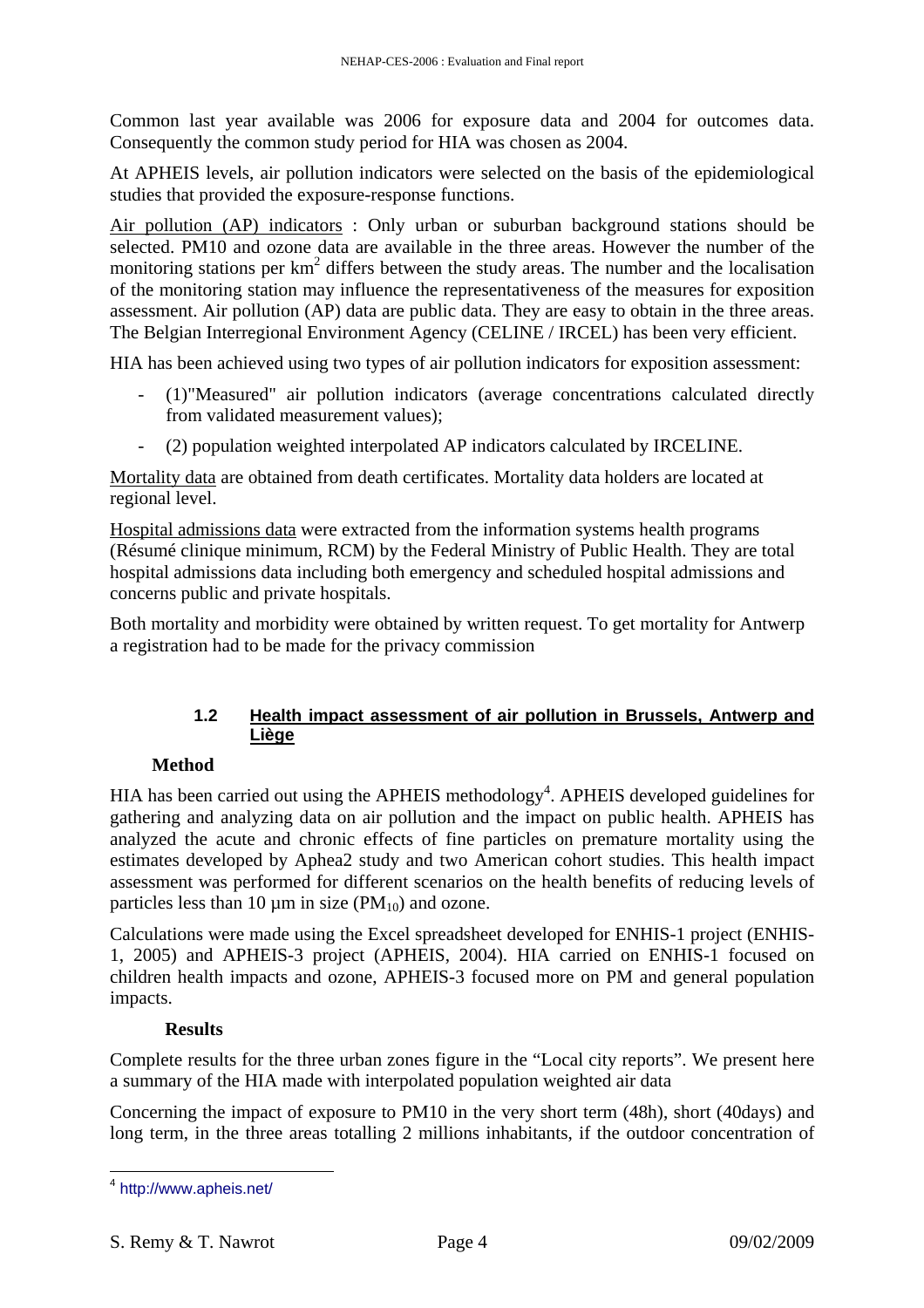PM10 is reduced to  $20\mu g/m^3$ , 163 premature deaths including 83 cardiovascular and 43 respiratory death, could be prevented annually if the impact is only estimated over a very short term. The short term impact cumulated over 40 days, would be more than twice as great, totalling 331 premature deaths prevented annually, including 194 cardiovascular and 140 respiratory deaths. And the long term impact would be even higher, totalling 1079 premature deaths prevented annually. This figure accounts for 5.4% of the total mortality.

The impact was the highest in Liège although not significantly different from Brussels or Antwerp. Standardised per 100 000 inhabitants the acute impact ranges from 7 in Brussels to 11 in Liège and the chronic impact ranges from 40 in Brussels to 79 in Liège (figure 1)



Figure 1: Reduction of annual mean of PM10 to a level of 20  $\mu$ g/m<sup>3</sup> and impact total mortality (chronic exposure).

Infant mortality in Europe is quite low and consequently, the expected attributable number of deaths related to air pollution is also very low. All other things being equal, the reduction of the annual average levels of PM10 to 20  $\mu$ g/m<sup>3</sup> would prevent, for the three areas 2,47 post neonatal deaths (about 10 postneonatal deaths per 100 000 neonates).

Regarding hospital admissions, reducing PM10 daily mean values to 20  $\mu$ g/ m<sup>3</sup> would prevent 561 respiratory and 257 cardiac diseases.

As far as short-term effects of O3 in summer are concerned, all other things being equal, each reduction by 10  $\mu$ g/m<sup>3</sup> of the daily maximum 8-hour moving average concentrations would delay 29,5 deaths per year in the general population for the three study areas, 15.8 from cardiovascular diseases, and 12.6 from respiratory causes.

The above results have to be interpreted keeping in mind the hypothesis, limits and uncertainties underlying the different steps of HIA (see the "Local city reports")

# **2 Communication of the results to the decision makers and evaluation of the project**

Once the local HIA reports were approved by the pilot committee, we started the second phase of the project: the communication of the result to the decision makers of the urban area and the evaluation of the project.

# **2.1 Communication of the results**

The results were presented during an information session holed on January 22nd 2008 and the interest of such information, as a support for the decision making, was highlighted.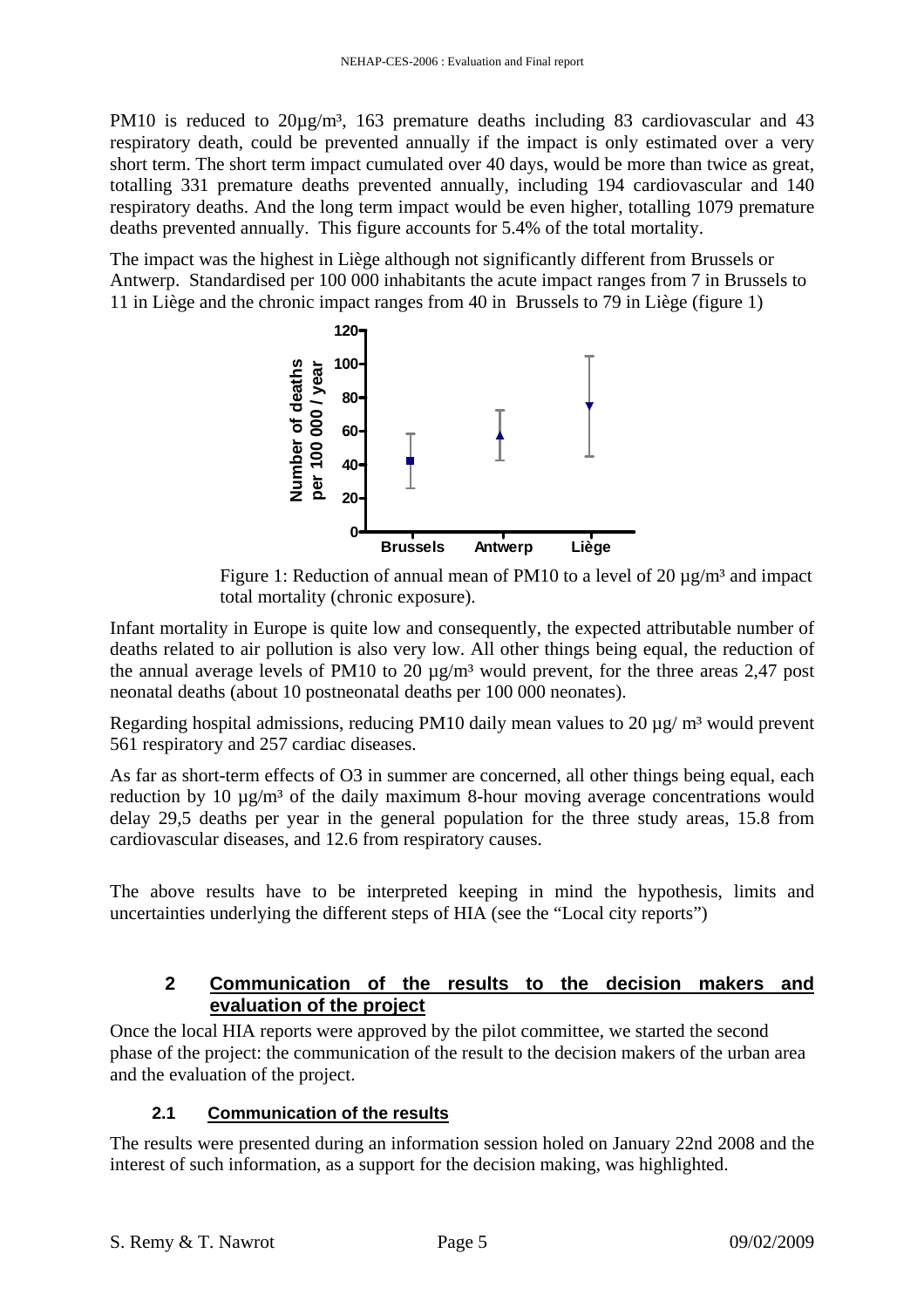After this information session, we prepared 2 communication tools: a first version of FAQ and the written commentaries of the power point presentation. The 4 HIA reports (3 local and 1 Belgian) were sent with the FAQ and the power-point presentation + commentaries to the 37 burgomasters and to the participants at the information session. A letter explained that we were waiting for their opinion about the documents, their needs of additional information's, their suggestions and we proposed them to collaborate to the elaboration of the document dedicated to the citizen. A small questionnaire encouraged the authorities to respond in an easy short and easy way. The sending of the post occurred the 15 of July.

13 municipalities were present and about 20 representatives of the administrations and ministries at the information session. 13 municipalities answered to our mailing.

Several municipalities proposed to include other questions  $\ell$  issues<sup>5</sup>. Three municipalities were willing to collaborate to the elaboration of the document for the citizen. This latter document appeared to be important for the municipalities. Taking into account some advices, we elaborate an "A4 poster" to inform the citizen about the project.

# **3 Evaluation of the project "Cities and pollutions"**

The 2 phases of the project cities and pollution have been evaluated for some aspects.

Concerning the achievement of the HIA in three urban area using APHEIS methodology, HIA could be performed in each of the three areas and for all the selected ERfs. But the results are depending of the air pollution and health indicator. The representativeness of the morbidity, mortality and air pollution indicators are to be improved, this latter especially for the Liège area.

The communication of the results to the decision makers was not very effective. It is difficult to know if this disinterest of the burgomasters is linked to our communication strategy. Many external reasons can explain the low participation of the municipalities. A personalized presentation of the project to representatives in each municipality would probably improve the interest for our results. However, according the 10 questionnaires we get back completed, it seems that the FAQ, the power point presentation + commentaries and the presentation of the project to the citizen will be more useful for the municipalities than the 4 HIA reports.

The project "cities and pollution" has been achieved in a harmonized, scientific and efficient approach. The skills of the partners (ISSeP/ KUL) were complementary and the communication good.

# **4 Conclusion**

Health impact assessment of urban air pollution has been achieved using APHEIS methodology for 3 Belgian urban zones including 20% of the Belgian population.

Health and air pollution data for the year 2004 were available with a reasonable delay for the three areas. APHEIS methodology appears to be an efficient tool to calculate the health impact of air pollution. Nevertheless, results have to be considered like order of magnitude of health impact due to air pollution, based on actual scientific knowledge and local available data.

The two main conclusions for the three areas are:

 5 However those questions were out of the scope of this project.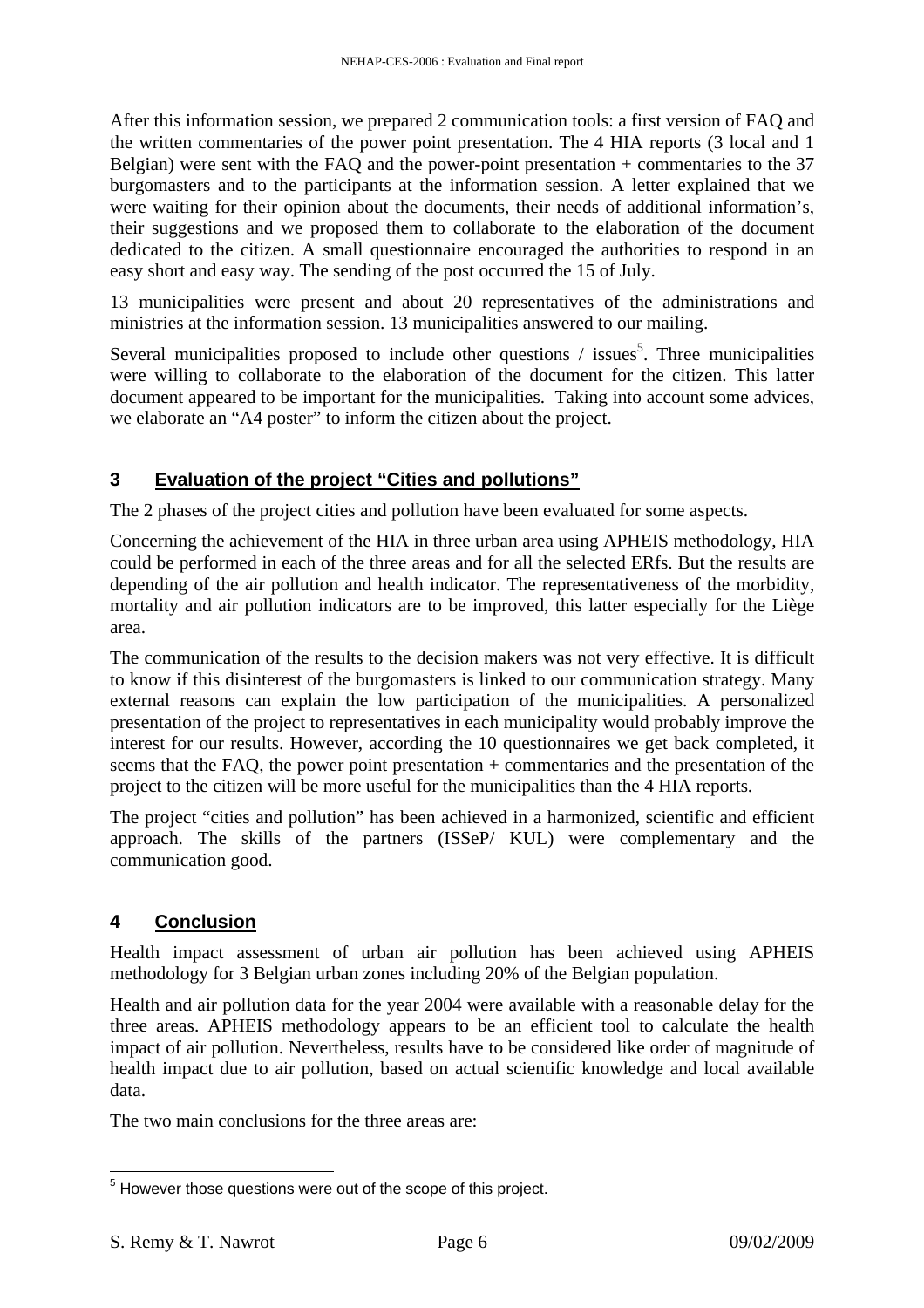- Air pollution constitutes a threat for public health. Reduction of annual PM10 levels (as an indicator of AP) would lead to substantial health benefit. 5% of the total mortality is linked with a reduction of PM10 annual mean to 20  $\mu$ g/m<sup>3</sup> proposed limit value for 2010 in 1999/30/EC directive. A more voluntarist reduction of PM10 below  $20\mu$ g/m<sup>3</sup> would even lead to a higher health benefit.
- Chronic impact due to background levels of PM10 is much higher than acute impacts due to peaks. That means that decisions makers have to focus more on a lowering of background level than on daily levels.

The APHEIS methodology provides an important approach in public health to evaluate policies and to determine their actual and potential impacts on public health.

An information session was organized and communication tools were elaborated to improve the communication of the results to the decision makers. This communication focused on the highlighting of such results & methodology as a support to the decision. The responds we got about the communication documents was not a big success but the three communication tools elaborated might be used later by the municipalities when health impact of air pollution will become again the first subject in the newspapers.

The skills of the consortium KUL/ISSeP were complementary, the coordination of the steering committee was strong and the APHEIS methodology was feasible. These synergetic factors lead to a HIA of AP estimated in a harmonized, scientific and efficient way.

### **5 Recommendations for next steps**

The APHEIS risk estimates provide an important approach in public health to evaluate policies and to determine their potential and actual impacts on public health. **The current assessment should be repeated during the next decades on a yearly basis and for all the big cities of Belgium** to evaluate the impact of air pollution on public health in one of the most polluted areas in terms of particulate air pollution of Europe. **An impact assessment of the previous years** will allow a better estimation of the impact of future reductions and would make a comparison with other European cities of which estimates have been reported since 1999.

**The cost benefit of a continuous evaluation will be low**. With minimal costs data on mortality, morbidity and air pollution can now be used in a highly efficient way to monitor the health impact of changes in air pollution. Using only air pollution levels would not predict the impact on mortality accurately because the effects also depend on characteristics of the population on which the risk function is applied. The ageing of the population might indeed change the health impact at a more fundamental level than changes in the level of air pollution, because the pool of susceptible subjects and therewith the mortality rates are likely to increase. In other words, the health gain of air pollution reductions might even be higher in the future.

Risk functions on the risk of dying of lung cancer are becoming available from large cohort studies in the US. These are based on exposure to PM2.5**. In future health impact assessments these estimates could also be used in our population as more monitoring stations on PM2.5 become available**. An alternative would be that in future health impact